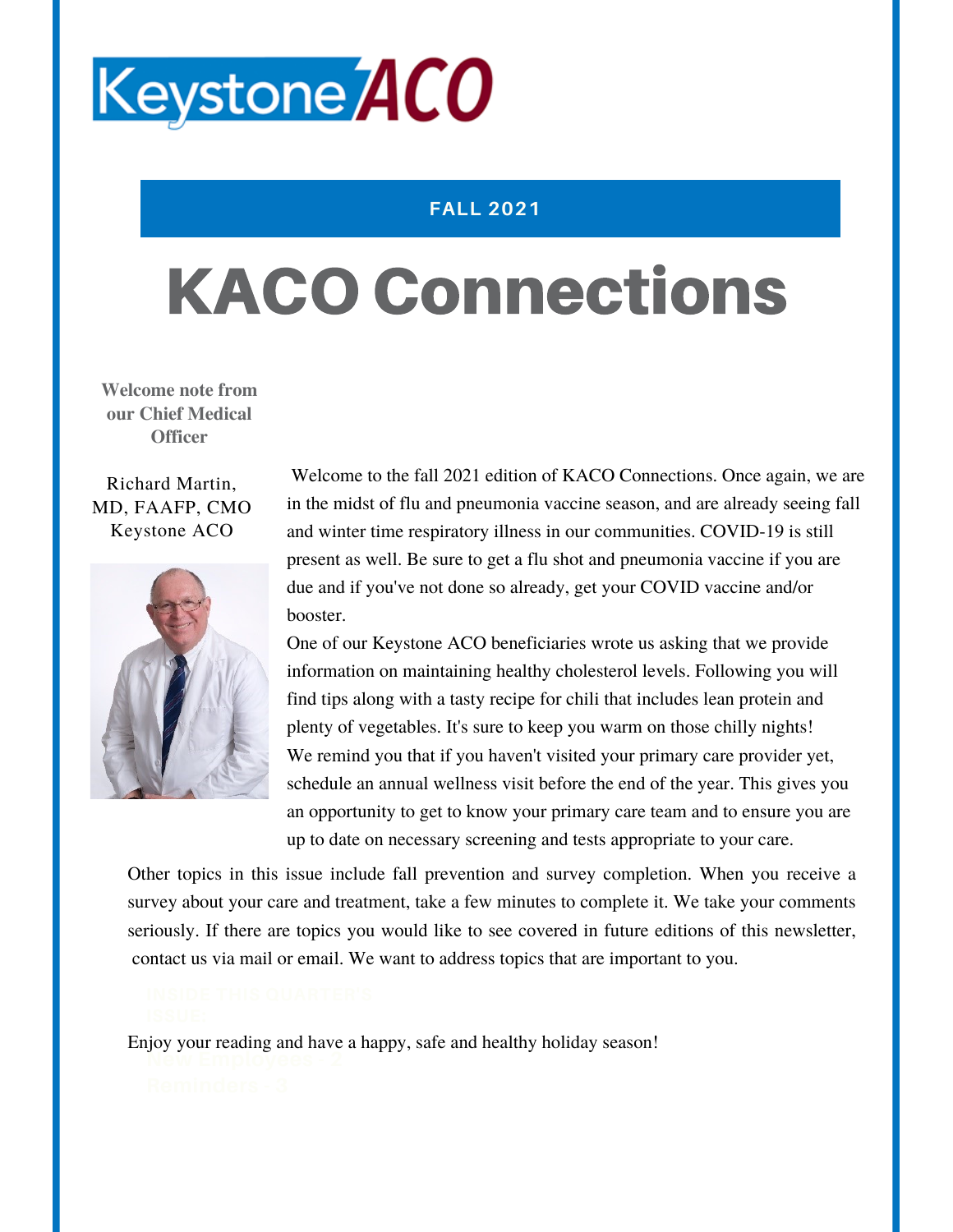## **Diet and your cholesterol level <b>PAGE 2** PAGE 2

High cholesterol is one of the major controllable risk factors for coronary heart disease, heart attack and stroke. Your diet can play an important role in lowering your cholesterol. Here are some tips to improve your cholesterol and protect your heart.

- Cut back on animal products, especially red meats, whole milk dairy products, and butter. Choose low fat/fat free versions of dairy foods like cheese and yogurts, and milk. Lean poultry and fish are great choices to replace those greasy hamburgers and fatty steaks.
- Eat plenty of soluble fiber found in oatmeal  $\bullet$ and oat bran, legumes such as kidney beans, lentils, and chickpeas, and fruits like oranges, pears and apples. This type of fiber helps prevent your digestive tract from absorbing cholesterol.
- Eat fish high in Omega-3 fatty acids, which  $\bullet$ can help raise your "good" HDL cholesterol. Good options include salmon, tuna (canned and fresh) and mackerel.
- Eat lots of fruits and vegetables! A diet rich in fruits and vegetables adds important cholesterol-lowering compounds called plant sterols or stanols which work like soluble fiber. Foods fortified with sterols/stanols are available in certain juices and margarines. Plant sterol/stanol supplements are also available over the counter. Speak to your healthcare provider about specific options.

*Page 3 includes a healthy chili recipe that incorporates lean protein (turkey), soluble fiber (legumes) and plenty of vegetables such as onions, tomatoes, and corn. Enjoy!*

## **Kim Marie Segiel, RDN, LDN Geisinger Wyoming Valley Medical Center**

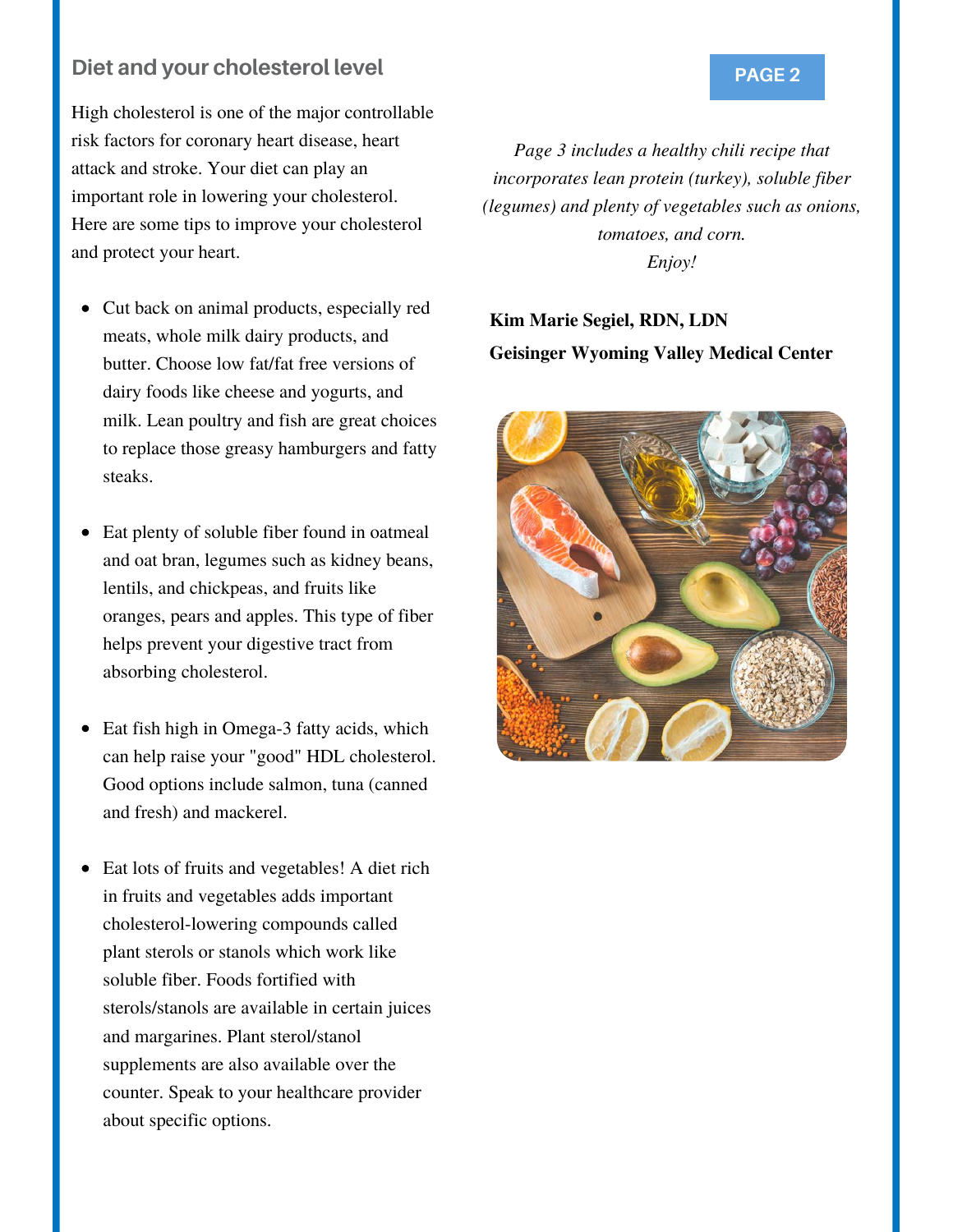## **Turkey Chili**

### **Recipe courtesy of American Heart Association**



### **Directions:**

- In a dutch oven, heat the oil over medium-high heat, swirling to coat the bottom. Cook the chopped onion for 3 minutes, or until soft, stirring occasionally.
- Reduce the heat to medium. Stir in the turkey. Cook for 5 minutes, or until browned, stirring frequently to turn and break up the turkey.
- Stir in the garlic, chili powder, pepper and cumin. Stir in the remaining ingredients except the green onions. Cook for 5 to 7 minutes, or until heated through, stirring frequently. Just before serving, sprinkle with the green onions.

Nutritional facts

Serving size: 1 1/3 cup

Servings per recipe: 6

Amount per serving

Calories 347 | Total fat 5.0 g | Saturated fat  $0.5$  g | Trans fat  $0.0g$  |

Polyunsaturated fat 1.5 g | Monounsaturated fat 2.5 g | Cholesterol 64

mg | Sodium 129 mg | Total carbohydrate 42 g | Dietary fiber 10 g |

Sugars 14 g | Protein 34 g

## **Ingredients: Servings 6 Serving size 1 1/3 cups**

- 1 1/2 tablespoons canola or corn oil
- 1 medium or large onion, chopped
- 20 ounces ground skinless turkey breast
- 2 large garlic cloves, minced  $\bullet$ or
- 1/2 teaspoon garlic powder  $\bullet$
- $\bullet$ 2 teaspoons chili powder
- 1/2 teaspoon pepper
- 1/2 teaspoon ground cumin
- 1 15.5-ounce can no-saltadded pinto beans, rinsed and drained
- 1 15.5-ounce can no-saltadded black beans, rinsed and drained
- 1 14.5-ounce can no-saltadded diced tomatoes, undrained
- 1 3/4 cups fat-free, low sodium chicken broth
- 1 cup frozen whole-kernel corn
- 1 6-ounce can no-salt-added tomato paste
- 4 medium green onions (green part only), sliced

## **PAGE 3**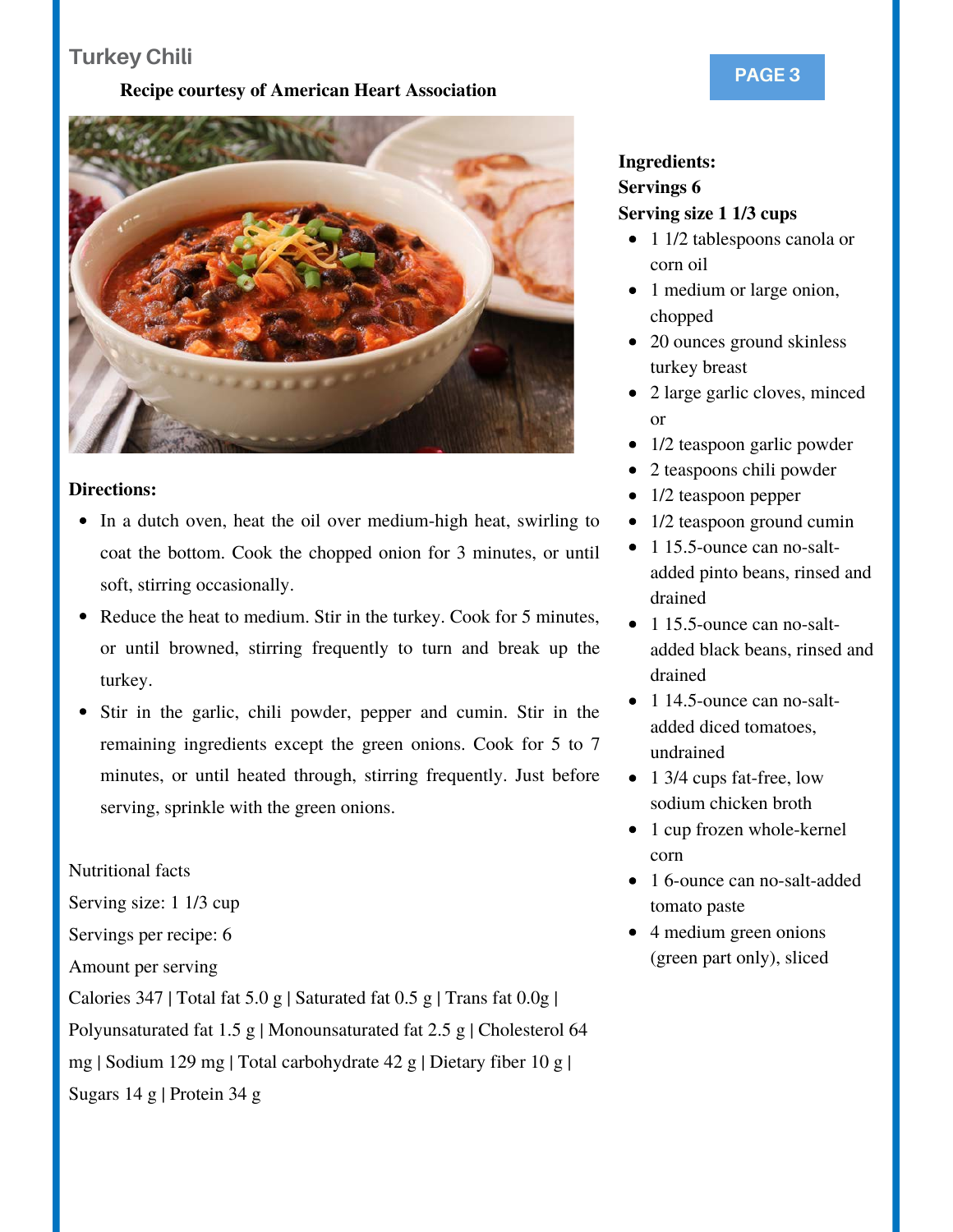## **Fall prevention**

It's fall! What a great time to talk about fall prevention - and most falls are preventable. During fall and winter, some people become more sedentary, which can reduce their fitness levels and contribute to the risk of falls. And people who like to continue with outdoor activities need to be cautious about changes in the environment such as wet leaves, uneven sidewalks or ice. In other words, everybody should be extra careful as the weather gets colder. Keep yourself upright now and all year long - by following a few simple strategies.

**Keep moving:** Mobility is a fall risk factor. Everyone has heard the saying "if you don't use it, you'll lose it". Walking and exercise programs can be of benefit in the prevention of falls. If someone is sedentary and needs some help, reach out to the doctor to get recommendations.

**Talk to the doctor:** Discuss your fall risk with your doctor. If a new medication is added, discuss the potential side effects with your physician so you can understand the fall risk associated with this. The doctor can review your medical conditions and discuss those that can increase fall risk.

**Footwear:** Shoes are so important and wearing the right shoes can be instrumental in preventing a fall. High heels, flip flops, bedroom slippers, open back shoes can increase fall risk. Wearing good supportive shoes that fit properly can really keep someone moving.

**Environmental factors:** There can be things around the house that can increase someone's fall risk. Throw rugs and area rugs can roll up on the edges and cause a trip. Other factors to check are items kept in walkways causing it to be narrow and hard to navigate, uneven surfaces such as transition pieces on the floor or broken tile or linoleum, electrical cords running across walkways, pets, and poor lighting especially on steps.

**Assistive devices:** Canes and walkers are used to assist in achieving and maintaining balance. Use of the assistive device when doing tasks is important. If you need training on how to use these during tasks, speak to your doctor about having an occupational therapist work with you on how to do this properly. If you've never used an assistive device and your doctor is recommending it, it's best to be referred to a physical therapist for training to use it correctly.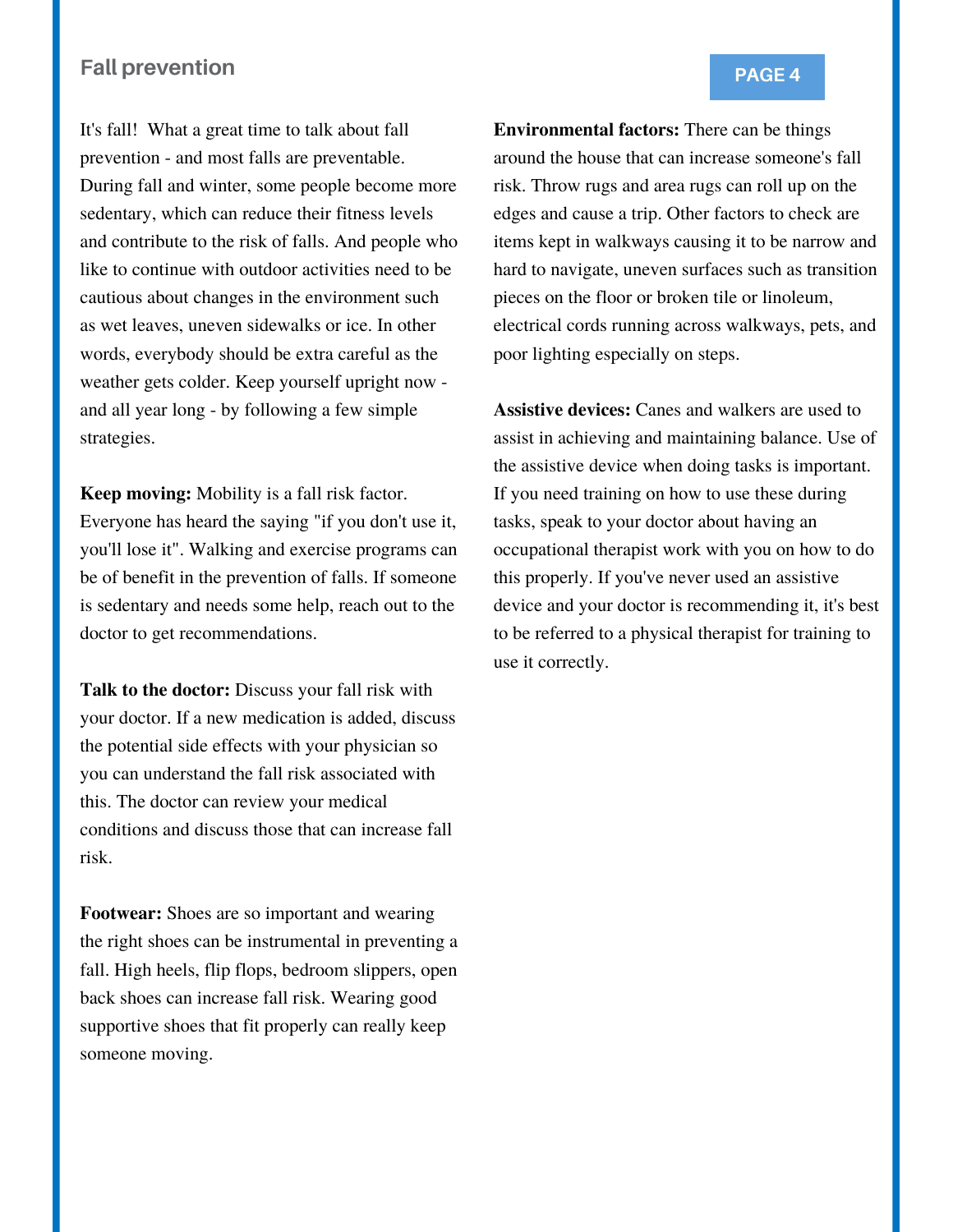## **Fall prevention continued PAGE 5**



Following are some additional tips to prevent falls:

- If falls in the bathroom are a concern, consult an occupational therapist to determine what equipment would be best to use in the bath/shower and the commode. A non-skid mat inside the tub and hand-held shower head can be helpful as well.
- Place commonly used items on lower shelves or countertops rather than standing on a stool or chair to reach for high shelves.
- Use motion detecting lighting to enter rooms so you don't have to walk in the dark.
- Rearrange furniture so walkways are wide enough to use assistive devices.
- When navigating steps, use handrails.
- If you're having difficulty using a walker while cooking, ask your doctor to refer you to an occupational therapist.
- Think Twice-Act Once- When doing a task that is "risky" and could result in a fall, think about it twice before doing it. The risk may not be worth the reward. If tasks challenge your balance such as cleaning windows or curtains, ask your family or friends to help.

Let's all have a safe fall without a fall!

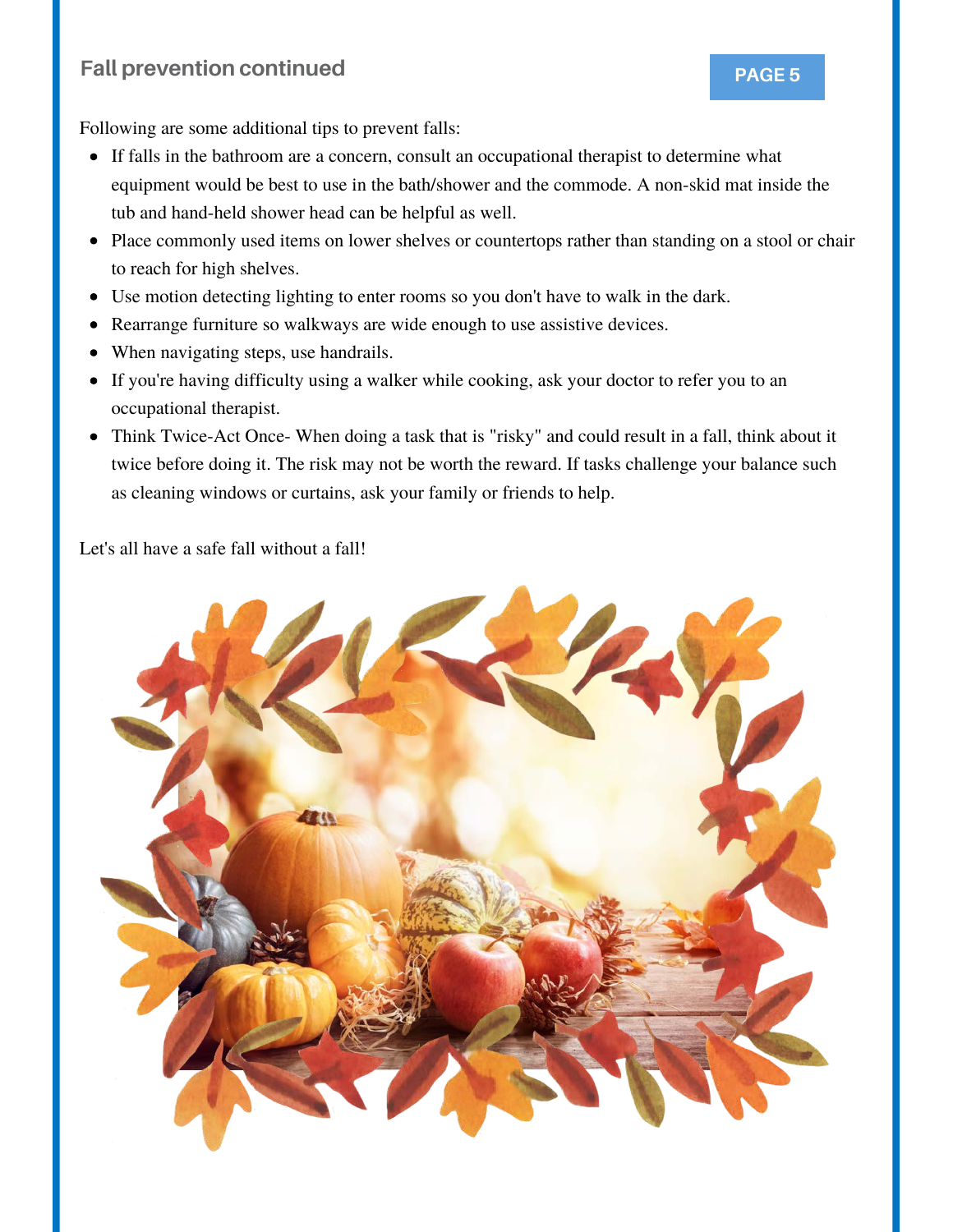## **PAGE 6 The importance of completing surveys**

Each year, randomly selected Medicare beneficiaries receive a questionnaire in the mail called the **"Medicare Provider Experience Survey."** If you receive one of these surveys, we would greatly appreciate if you would take the time to fill out the questionnaire. As a person with Medicare, you deserve to get the highest quality medical care when you need it, from doctors, nurses, and other health care providers you trust. The centers for Medicare & Medicaid Services (CMS) is the federal agency that administers the Medicare Shared Savings Program and our responsibility is to ensure that you get high-quality care. One of the ways we can fulfill this responsibility is to find out directly from you about the care you are currently receiving under the Medicare Shared Savings Program.

There are important topics related to your health care that should be routinely discussed with your health care team. Some of these topics include affordability of prescription medications, healthy diet and physical activity, feelings of loneliness or sadness, and coping with worry and stress. The questionnaire you may receive asks about your experience with health care in the last 6 months. You will be asked to answer questions in the survey thinking about your experiences with a named doctor or other health care provider. You may be asked questions such as:

- In the last 6 months, how often did you and anyone on your healthcare team talk about all the prescription medicine you are taking?
- In the last 6 months, did anyone on your healthcare team talk about how much your prescription medicines cost?
- In the last 6 months, did you and anyone on your healthcare team talk about healthy diet and healthy eating habits?
- In the last 6 months, did you and anyone on your healthcare team talk about the exercise or physical activity you get?
- In the last 6 months, did you and anyone on your healthcare team ask you if there was a period of time when you felt sad, empty or depressed?
- In the last 6 months, did you and anyone on your healthcare team talk about things in your life that worry you or cause you stress?

The accuracy of the results depends on getting answers from you and others selected for this survey. This is your opportunity to help us serve you better. All information you provide will be held in confidence by CMS and is protected by the Privacy Act. Your responses will NOT be shared with the health care provider named in the survey. Your help is voluntary, and your decision to participate or not to participate will have no effect on your Medicare benefits. Thank you for your help with this important survey.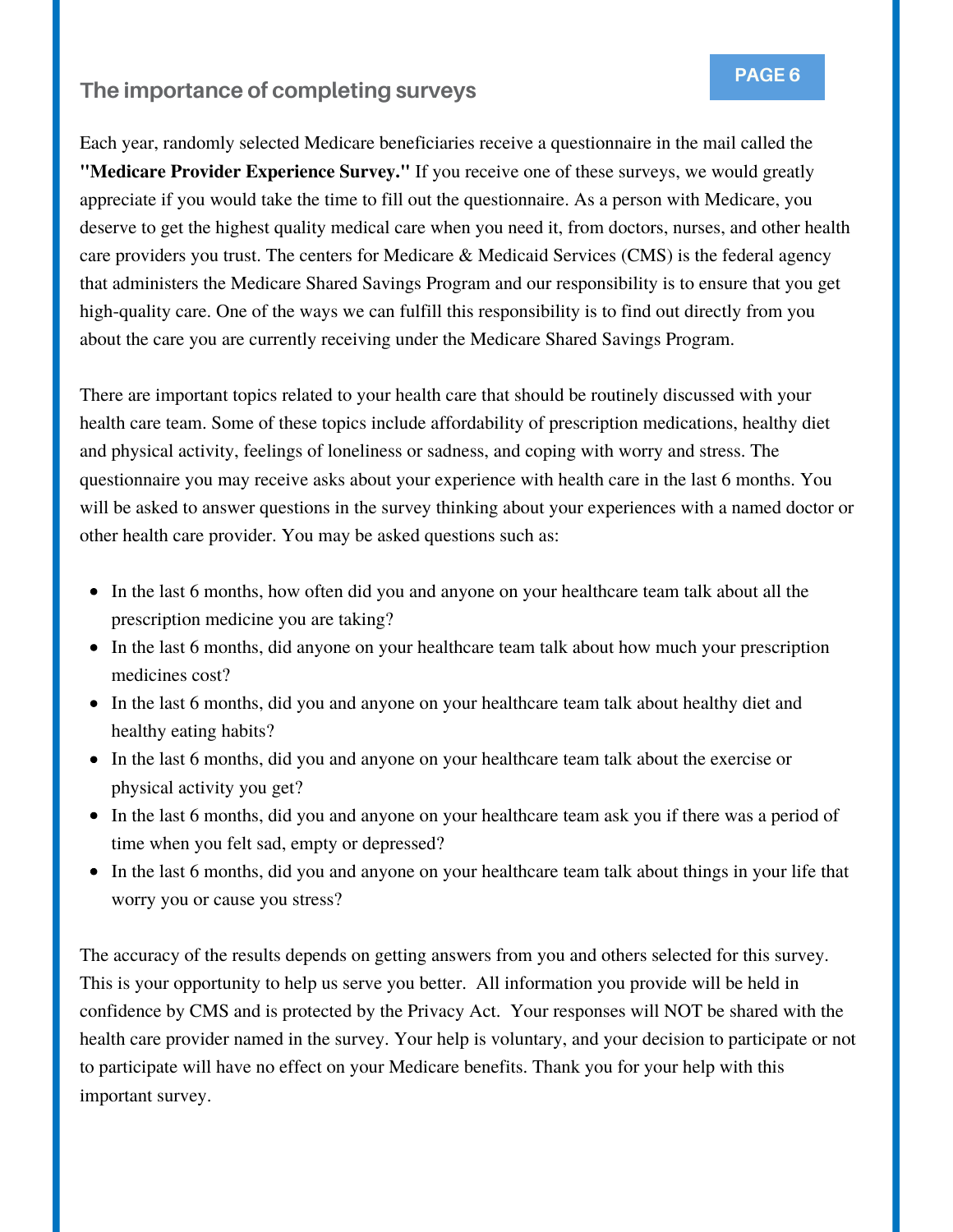## **Announcements! PAGE 7**



## **Flu shots**

Remember to get your flu shot this fall. The best defense is prevention. Contact your primary care doctor's office to schedule your flu shot or attend a flu shot clinic within your community.

This is also a great time to get your COVID-19 vaccine or booster.

# **PARKINSON'S PROGRAMS**



A strength-training program designed to help mitigate symptoms and rebuild functionality.



with instructor Jessica Colna

Meets every Monday, Wednesday & Friday, from 1-2 pm.

Singercise!

A therapeutic singing program that aims to improve speech, loudness, and respiratory control.



with instructor Alysha Suley

**P** Parkinson's

Meets every Monday in person from 2-3pm.

## Register at millercenterlewisburg.com

Lewisburg YMCA at the Miller Center 120 Hardwood Drive | Lewisburg, PA  $(570)556 - 4191$ millercenterlewisburg.com



## **Resources**

## To contact Medicare

Fall is time

hots

For additional information on accountable care organizations, contact Medicare at 1-800-Medicare (1-800-633-4227) and ask for the Medicare ACO Department. TTY users should call 1-877-486- 2048. You may also visit [medicare.gov/acos.html.](http://www.medicare.gov/acos.html)